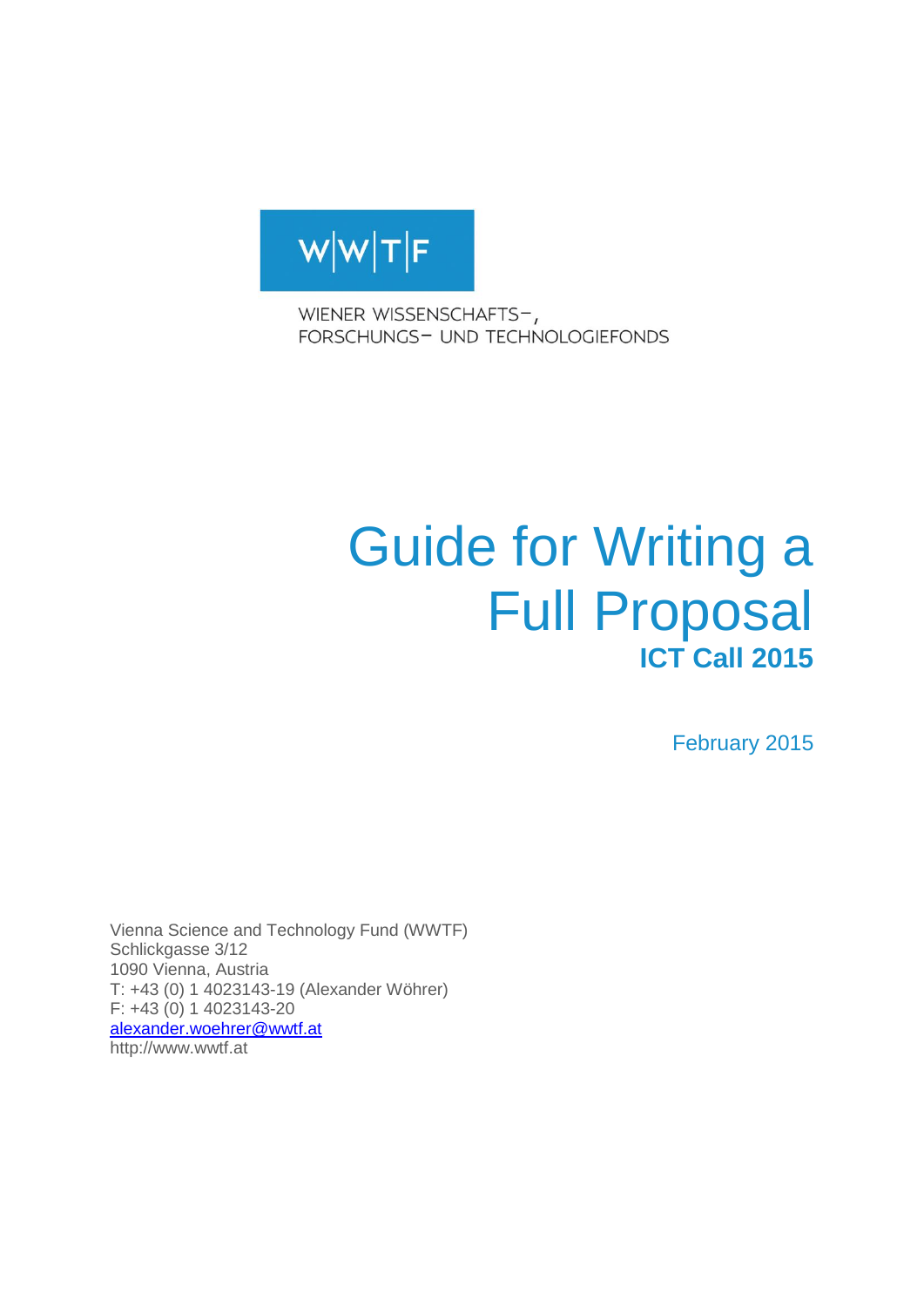# **About WWTF**

The Vienna Science and Technology Fund (WWTF) is the only larger Austrian private nonprofit organization established to promote science and research. WWTF started its funding activities in 2003. WWTF funds excellent scientific research(ers) following the highest international standards in order to promote Vienna as a city of science and research.

WWTF provides substantial funding for larger multi-annual research projects at home institutions located in Vienna ("Project Funding"), as well as striving to attract excellent researchers from abroad to Vienna ("Science Chairs", "Vienna Research Groups for Young Investigators"). WWTF runs calls resulting in a tough competition for funding with an average success rate of less than 20% (a rate that varies, however, from call to call).

Currently, WWTF runs the following thematic programmes: "Life Sciences" (\*2003), "Mathematics *and* ..." (\*2004), "Information and Communication Technology" (\*2008), and "Cognitive Sciences" (\*2011). The financial resources of WWTF originate from the "*Privatstiftung zur Verwaltung von Anteilsrechten*" from which WWTF receives about six to nine million € annually.

In addition, WWTF runs the following funding programmes for the City of Vienna: The "University Infrastructure Programme" (\*2006), "Social Sciences and Humanities in Vienna" (\*2008 until 2013), "Vienna Research Groups for Young Investigators" (\*2010) with a total annual funding volume of about four to five million  $\epsilon$ .

While the thematic funding programmes are established in close coordination with Viennese RTD policy and initiatives, the review and selection process lies strictly in the hands of international scientists not employed in Austria. The main selection criterion for funding is excellent scientific quality according to the highest international standards. For each call, an appropriate international expert jury is established. Additionally, for each proposal a number of written peer reviews are obtained. In a two-day meeting in Vienna the juries formulate a funding recommendation based on the reviews and on their own expertise. This recommendation is then formally accepted by the WWTF Board of Directors.

The governing body is the WWTF Board of Directors. It is complemented by the WWTF Advisory Board composed of Viennese scientists and representatives from the economy, society and politics. The WWTF Office manages all funding activities and is the contact point for all applicants.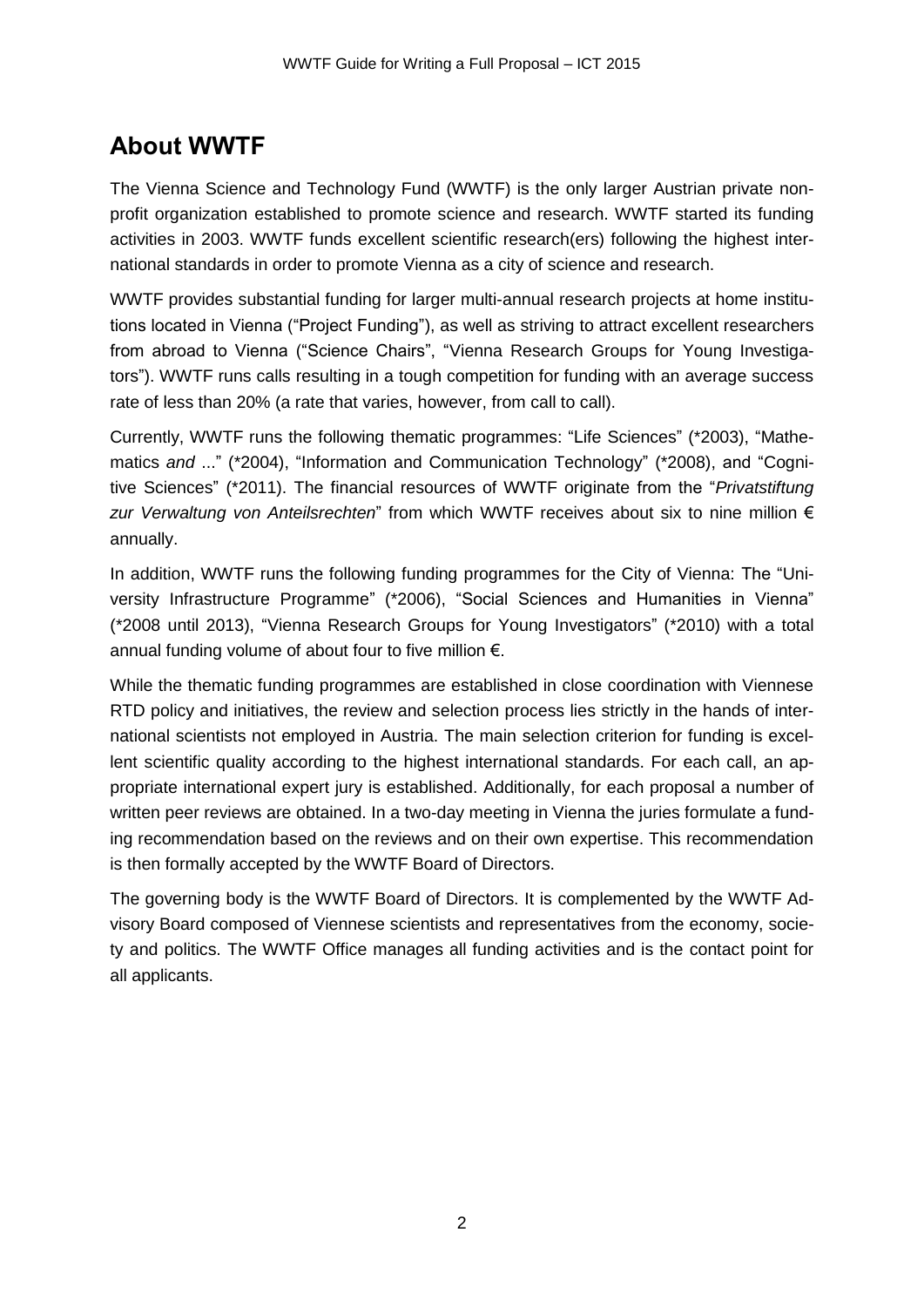# **Important Issues**

The **Call Fiche** including contact information of the WWTF call managers is available at [www.wwtf.at.](http://www.wwtf.at/) The formal criteria for a WWTF ICT 2015 project include a minimum funding volume of 200.000 € with an upper range of up to 800.000 € and a planned duration of 2-4 years.

The **Principal Investigator (PI)** of a WWTF project must have a Viennese home institution to which the project is affiliated to. This includes researchers moving to Vienna with a Viennese affiliation and work place in case of funding. Project **partners** outside of Vienna may receive funding of up to 20% of the total funding applied for. Partners outside Vienna are an option; they are neither obligatory nor a formal criterion for acceptance.

For **universities**, WWTF projects are treated according to §27 of the "Universitätsgesetz 2002". Therefore, authorized signatures from the university / scientific institution acting as home institution are mandatory for submission. In case of funding, the home institution will be the formal contract partner for WWTF with the principal investigator taking full scientific and financial responsibility.

WWTF funding may be used for all project-related costs; however, the main focus should be on funding scientific personnel. Everybody employed in a WWTF-funded project should get a fair contract with a *minimum wage* according to the "Kollektivvertrag" (collective agreement) of the Austrian Universities or – for staff employed at non-university institutions – according to the standards of the Austrian Science Fund (FWF) standards available online at [http://www.fwf.ac.at/de/forschungsfoerderung/personalkostensaetze/.](http://www.fwf.ac.at/de/forschungsfoerderung/personalkostensaetze/) A *maximum total employment* is set at 100%. The personnel categories are:

- **Senior Personnel:** highly qualified scientists, usually already in permanent employment
- *Post Doc:* or equivalent qualification, including Senior Postdocs
- *PhD Student:* or equivalent qualification
- *Diploma Student:* Bachelor or Master students
- *Office/Technician:* office staff or technical staff (proportional funding only)

The funding by WWTF under this scheme is not intended to cover investment in general infrastructure, however pro rata depreciation rates for the project duration are fundable for **equipment** necessary for the project. WWTF funding also covers **materials** (consumables and small devices up to 1,500 € each), **travelling costs** (incurred for attending project related scientific events and invitations), **publication costs** (including costs for patent filing and open access publication), **workshops / conferences** (costs incurred by own scientific events), and **other project related costs**. However, non-personnel cost must be balanced, as WWTF focuses on funding people.

WWTF pays a **maximum of 20% overhead**. Overhead ("indirect costs") is calculated as 20% of the direct costs of the project. The total funding volume is calculated as direct + indirect costs. A separate project account / SAP number for bookkeeping is necessary for each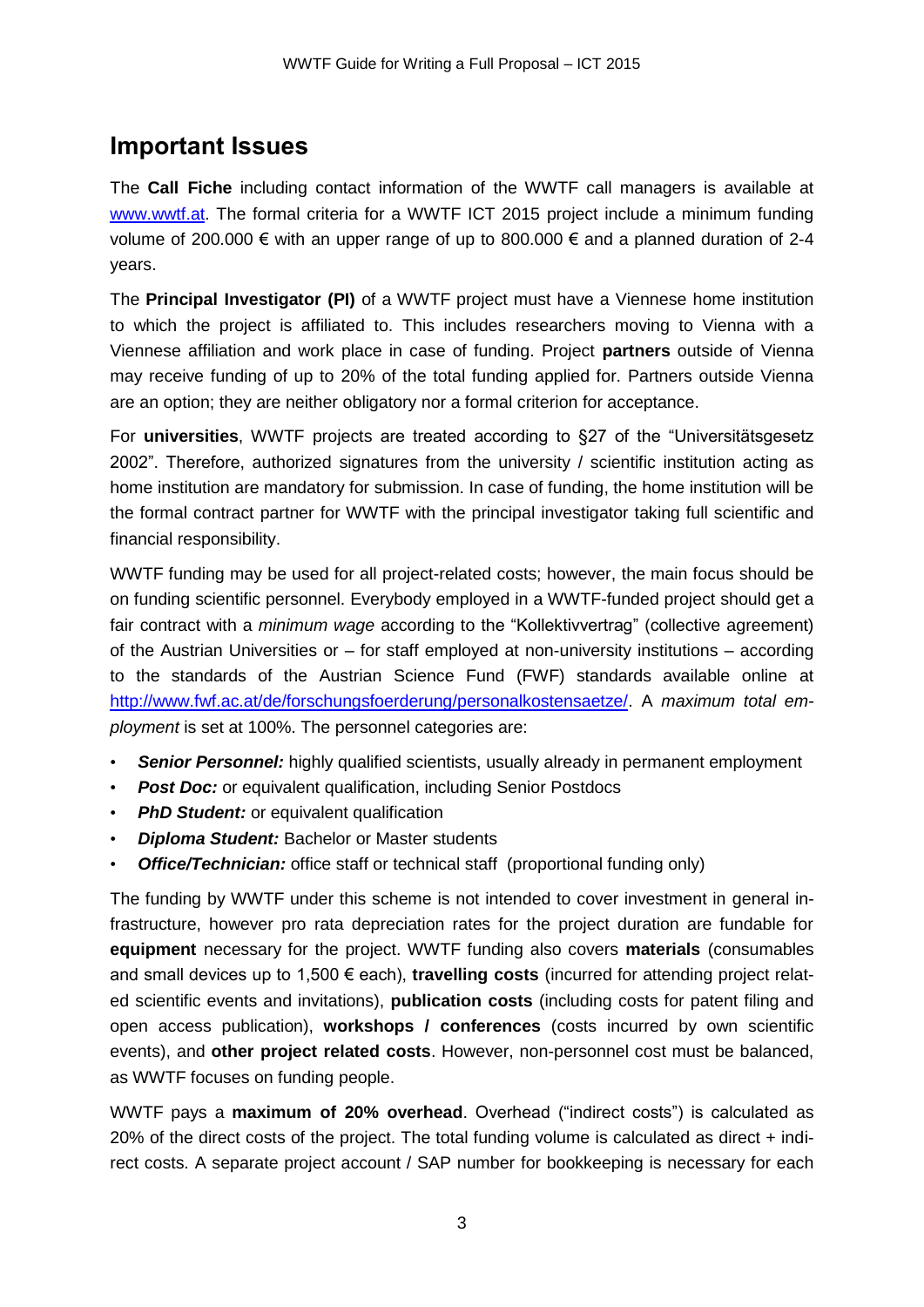project and the direct costs must be reported to WWTF. The overhead is paid as a flat rate with no strings attached. Kindly stick to the overhead regulations of the involved institutions.

**Compliance with the rules for good scientific practice** is mandatory even at the proposal stage.

# **Funding Criteria**

This WWTF call aims to support teams of scientists that strive to improve the understanding of substantial current scientific research questions in the field of Information and Communication Technology with potential medium term economic or social benefits.

The key selection criterion for this call is **scientific quality**, i.e., both the applicant and the submitted project must be scientifically outstanding. The **innovative aspects** of a project as well as its **prospective medium term benefits** are major criterions in the review of the proposals. A research project has to contribute to the further development of the field of Information and Communication Technology and its application fields itself rather than treating too narrowly defined marginal or sub-problems.

In order to assess and evaluate the innovative nature of the research endeavor, the points mentioned above need to be clearly outlined within the proposal.

# **Evaluation Process**

In this call a **two-stage submission process** is used. Full proposals have to be submitted upon invitation by **24-April-2015 2 pm**.

# **Evaluation procedure in detail:**

The evaluation of full proposals is carried out through a combination of remote assessment by international reviewers and a panel meeting of international experts in Vienna. **Two jury members** are assigned to each proposal which at first undergoes **written peer review** by at least three international reviewers. The content of the full proposal must be consistent and in accordance with the successful short proposal, extending it by providing full details about the approach, state of the art, etc.

**Jury meeting** in Vienna: At this meeting, the funding decision will be made. It includes the comprehensive evaluation of all proposals on basis of written peer reviews and the jury´s own expertise resulting in a recommendation "to be funded" or "not to be funded" for each proposal.

**The formal funding decision** (confirmation of jury recommendation) will be made by WWTF Board of Directors.

*Applicants will receive anonymized full text reviews and a summary of the jury discussion after the formal funding decision.*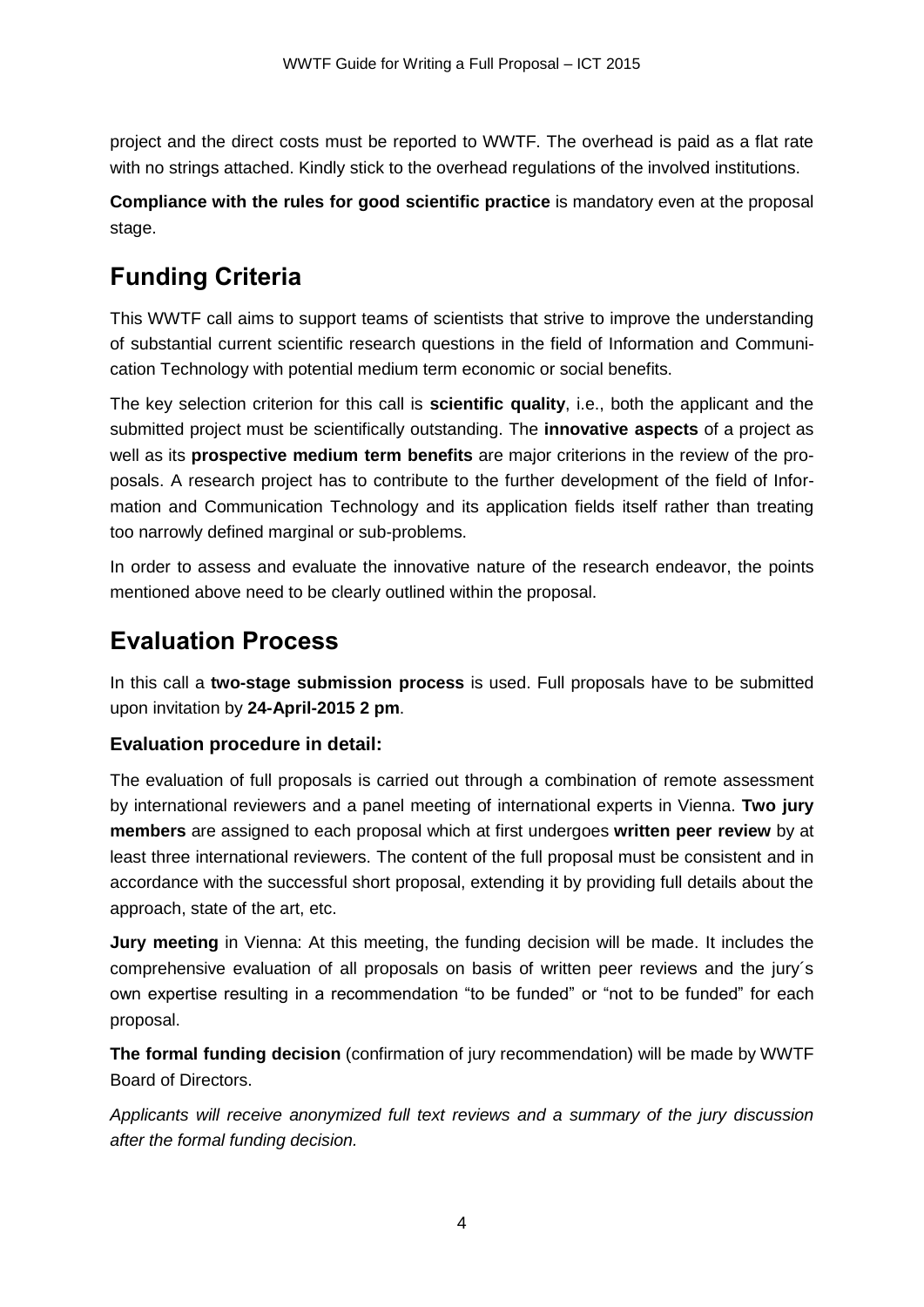# **How to use WWTF's Online Submission System**

- 1. Go to [https://funding.wwtf.at](https://funding.wwtf.at/)
- 2. **Log in**, choose the call and short proposal
- 3. **Full proposal**: fill in requested information in *online forms* and *upload requested files* (in PDF format). You can access the system multiple times and modify provided information anytime.
- *4.* **Submit proposal**: the submit button becomes active only after all requested information has been filled in and uploaded; after submission no changes are possible anymore.

*Note: The submission system closes at 2 pm on the day of the deadline. The full proposal has a size limit of maximum 5 MB.*

# **Required Structure of a WWTF Full Proposal**

Applications to WWTF undergo an assessment by international scientists, thus all proposals must be written in **English**. Please write precisely and to the point! Note that the appendix is comprised only by the CVs of the project team you are allowed to update if needed.

## **A full proposal to WWTF extends the short proposal with the following:**

Some parts of the full proposal must be written offline and then uploaded (as a PDF file to allow images, tables, etc.) into the WWTF submission system. Please be concise but go into enough detail to allow an evaluation by international peers. You may use the wordprocessing software of your choice but we kindly ask you to use a **font type such as Arial and a font size of 11pt. Line spacing should be at least 1.5 pt**. Please do not add any header or footer since these (page numbering, proposal number, title of proposal) will be added automatically in the WWTF submission system once the proposal is completed and a single PDF file is generated. You may include images, drawings, tables, etc. to improve the scientific presentation (size limit for the overall proposal is 5 MB).

## *Note that the title of research and the list of applicants must be identical to those on the short proposal. No substitution, deletions or additions of applicants are allowed!*

A maximum of information has been automatically transferred from your short proposal. You should check this. Keep in mind that the full proposal is an extension of the short proposal you have already submitted.

# **1. Project Summary**

**1.1. A general description** (**about 1000 characters, online**) in German language is mandatory and will be used by WWTF for public relations work in case of funding but will not be visible in the final electronic proposal and print-out. *We ask you to use a public style abstract and not simply translate the scientific abstract into German.*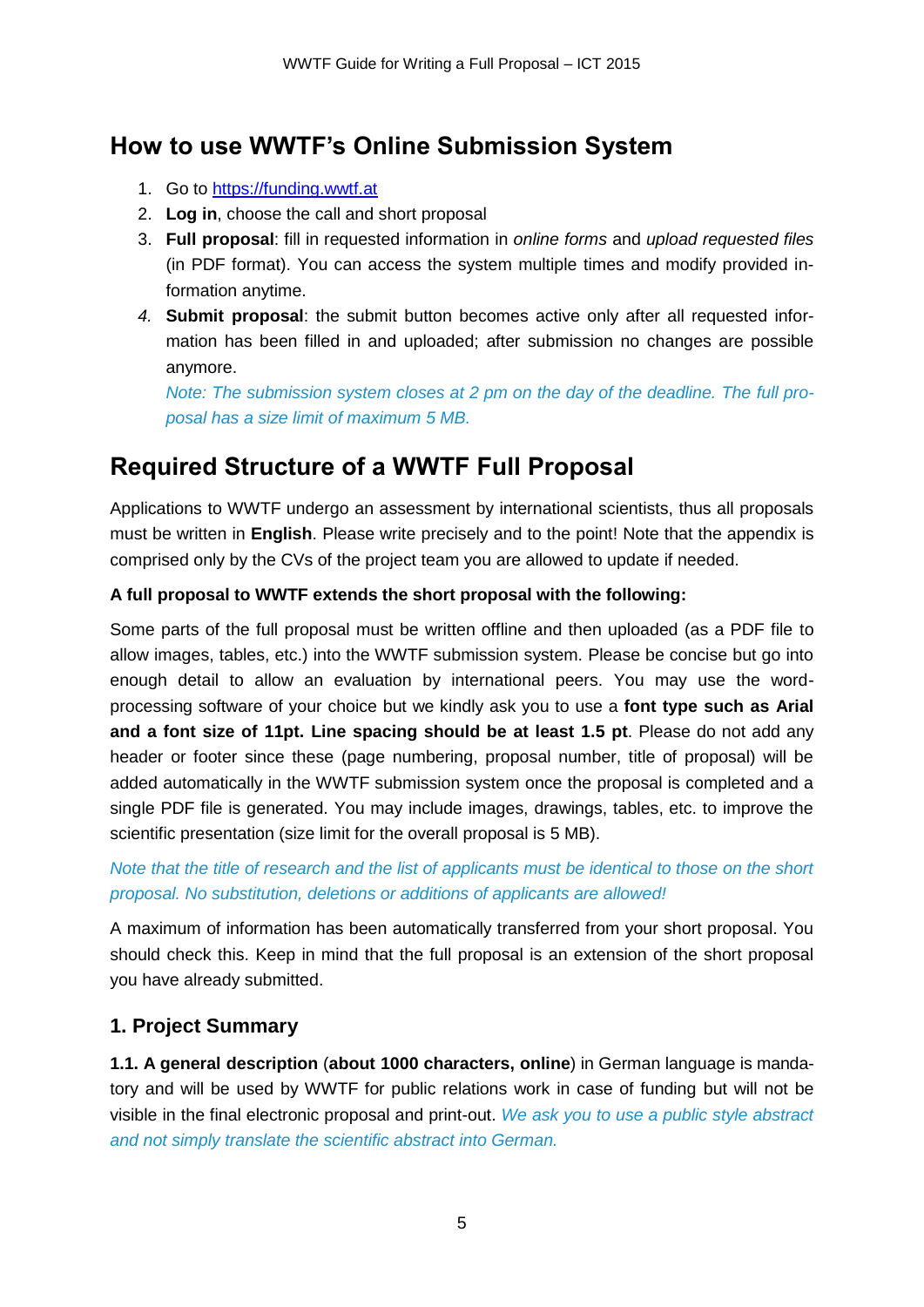Applicants **may exclude** up to three peers from reviewing your proposal without indicating any reasons. The names will be stored in the WWTF database and will not be visible in the electronic proposal and print-out. Applicants **must suggest** three international peers from a field of competence that enables them to review the proposal. No previous publication activity or research cooperation with the suggested reviewer should be evident. Please provide up to five keywords or phrases that describe the reviewers' fields of competence to enable a balanced set of reviewers to be chosen.

**1.2 The scientific abstract** in English (**max. 1500 characters, online**) will be the first information jury members and peer reviewers read.

## **1.3 State of the Art and Scientific Challenge (max. 3 pages, PDF upload)**

Give a concise review of the state of the art in international research and the scientific challenges the project wants to address in the chosen field(s).

## **1.4 Project Summary (max. 2 pages, PDF upload)**

Formulate concrete research question(s) you would like to address in the project. Summarize the objectives, hypotheses, approaches and research plan. Describe wherein the leap ahead within the field lies. Remember that the funding criteria address international quality standards and visibility.

#### **1.5 Measuring Project Success (max. 750 characters, online)**

What are the results and output you aim for and finally want to be assessed by after having finished your project? What are your dissemination strategies for the project's outcomes?

# **2. Research Project**

#### **2.1 Outline of approach (max. 7 pages, PDF upload)**

Describe the detailed research plan including the methodology you want to use in order to answer your research questions and to test your hypotheses. Describe your basic working principles and why the chosen approach/specific mix of approaches is the most suitable for your project. Finally, you should clearly indicate the contribution to be made by each team member to the collaboration.

#### **2.2 Innovative Aspects (max. 2000 characters, online)**

Describe which aspects of the proposal are especially novel/innovative. How does the project differ from the ongoing research activities of each team member?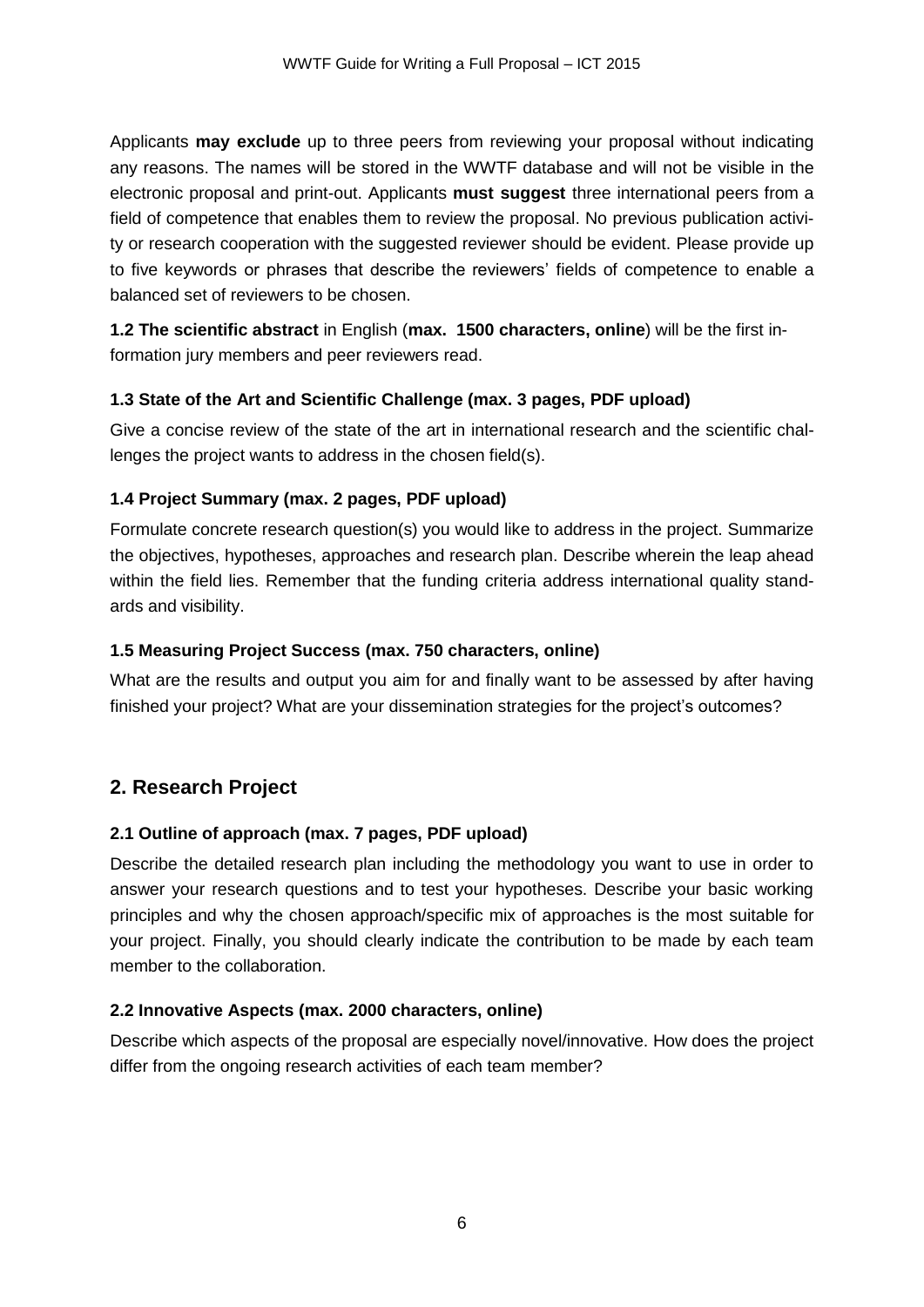## **2.3 Prospective Benefits (max. 1250 characters, online)**

Illustrate what the prospective benefits of your project are and when they are to be expected. Also outline what niche your project's results might fill, possibly referring to what the respective market or societal needs are.

#### **2.4 References (max. 2 pages, PDF upload)**

List the relevant references for the proposal and highlight (e.g. in bold face) among those a maximum of ten key publications representing the state of the art in the respective research area(s). References should include: author(s), title, journal or publisher and place, year, page numbers and any other necessary data.

# **3. Project Team**

People cannot be added and changes from the initial short proposal project team setup are not allowed.

#### **3.1 Gender Management Policy (max. 750 characters, online)**

Please describe how your project deals with gender equality issues during job announcements, recruitment of staff and working environment.

#### **3.2 Plans for Human Resources Development (max. 750 characters, online)**

Please describe how your project contributes to human resources development in science (e.g., providing opportunities for research, staff exchange, teaching and mentoring).

# **4. Project Budget (online form)**

WWTF provides substantial funding for scientific projects covering all project related direct costs plus a maximum of 20% overhead (i.e.,  $\alpha$ , indirect costs"). Thus WWTF requires an explanation of your cost planning principles (about one page, 3000 characters), and a detailed planning of personnel costs (which should comprise the major part of the project related costs) as well as planning of project related costs for equipment, materials, travelling, publications, organization of workshops/ conferences/ … and other project related costs.

For cost planning an "WWTF Cost Planning Tool" (Excel file) is available, however, only the numbers provided in Tables 1, 2, and 3 in the submission system will be considered as requested WWTF funding. Please do not upload the excel file. Costs are calculated in **thousands of Euro (one decimal position)**.

In **Table 1 (Planning of personnel costs)** the names and staff category of all persons listed in part "3. Project Team" are automatically filled. Please first choose the funding source (WWTF, in-kind, WWTF & in-kind) and then add the average yearly time commitment for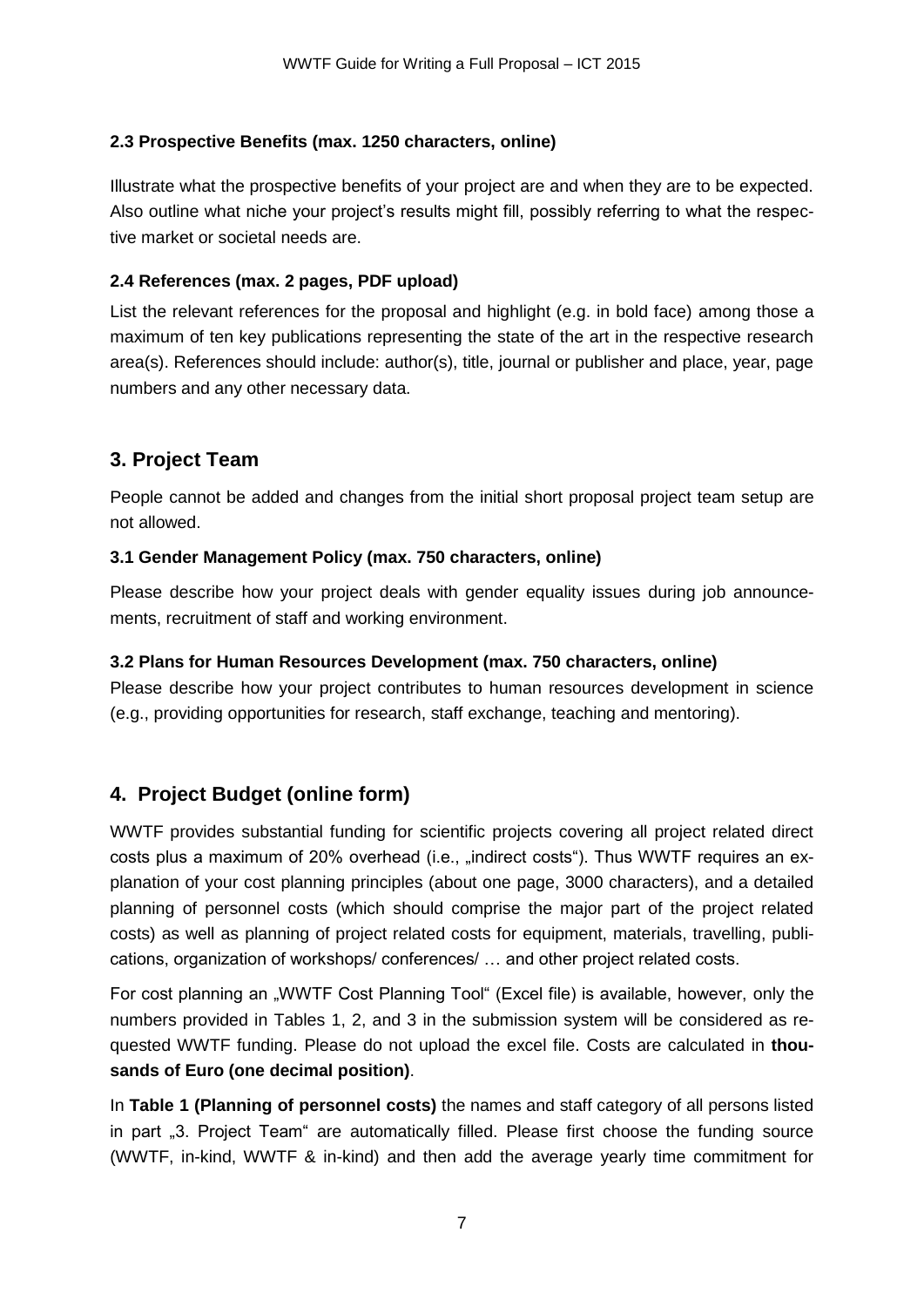each project year. Finally, for those persons where WWTF funding is requested, fill in the salary corresponding to a 100% employment in the first project year. The total funding applied for each person will then automatically be computed including a 3% annual salary increase. At the end of Table 1 you will see the total personnel costs applied for from WWTF.

In **Table 2** (**Planning of project related costs for equipment, materials, travelling, publications, organization of workshops/ conferences/ …, and other costs)** please provide a concise description of costs per cost category/ institution as well as the funding applied for.

In **Table 3 (Total funding applied for per institution)** the direct costs will be automatically filled in using the information provided in Tables 1 and 2. Kindly add the overhead percentage (i.e., indirect costs) per involved institution as a numeric value between 0.0 (no overheads claimed) and 0.2 (20% overheads claimed). Finally, Table 3 will give you an overview on the total funding applied for from WWTF per involved institution*. Note: Minimum funding volume is 200,000 €, the upper limit is 800.000 €.* 

You are also asked to briefly *describe the overhead policy* of each involved institution.

Last but not least you must *disclose other applications for funding* of the same project: Is this project (or parts of it) already subject to ongoing requests for funding?

## **5. Affirmations and Authorization**

WWTF requires the Principal Investigator and Core Team Members to sign a print-out of the affirmation form. In addition, WWTF requires that the print-out contains the signatures of the authorized person(s) of all participating institutions to which the persons signing the "Authorization" are affiliated in case of funding.

All signatures are required only on the proposal print-out. Multiple copies of the respective pages might be used for signing. Faxed or scanned and printed pages are accepted.

*Note: Hard copy version submission (including all signatures) via mail service allowed – post stamp counts and is accepted up to April 24, 2015.*

# **6. Appendix**

The appendix stays the same as the one you have already submitted for the short proposal. You are allowed to update the individual CV files, e.g. either to include recent developments or to provide additional contextual information like employment intensity or educational/maternity leave accounting for gaps in publication, etc.